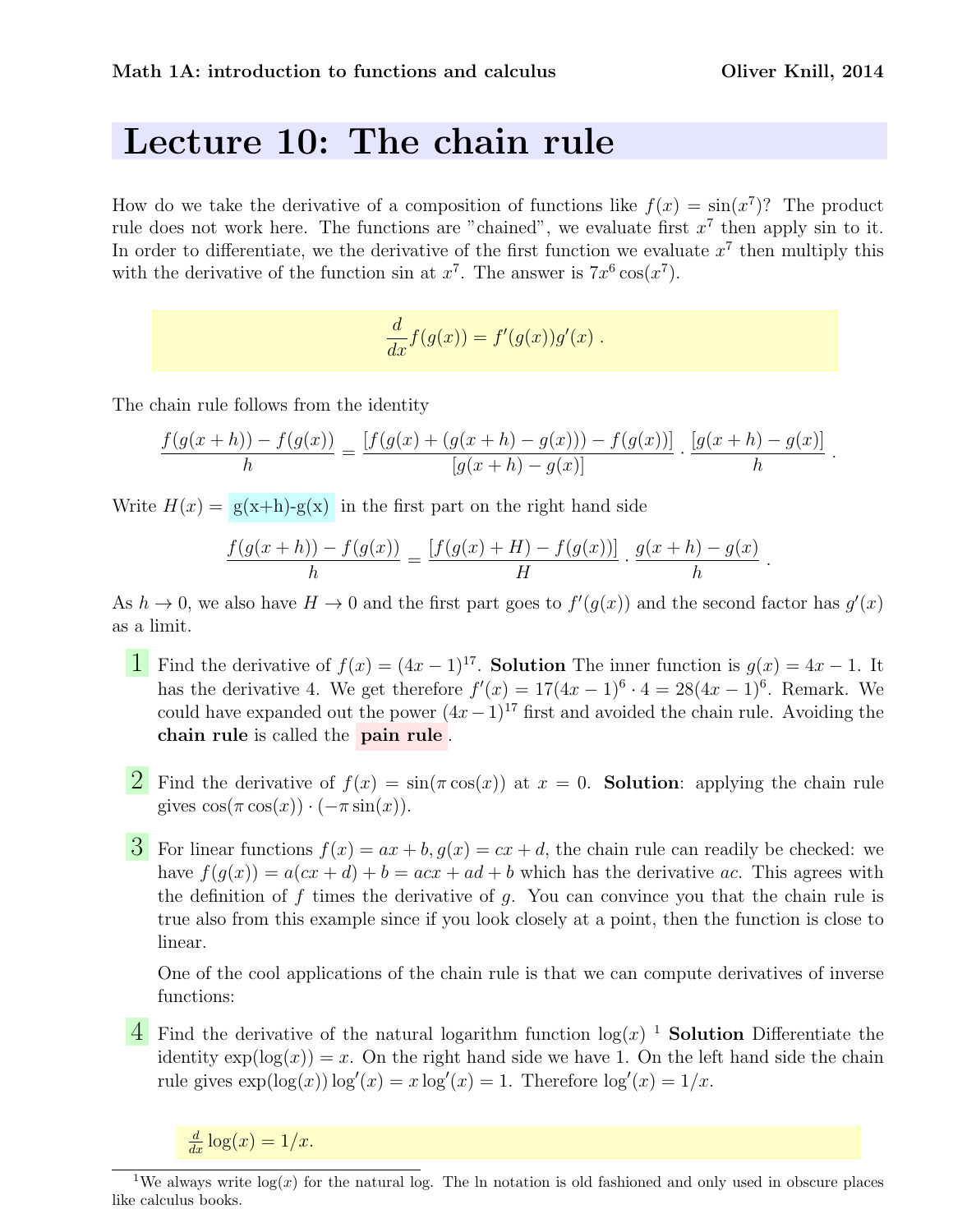Denote by  $arccos(x)$  the inverse of  $cos(x)$  on  $[0, \pi]$  and with  $arcsin(x)$  the inverse of  $\sin(x)$  on  $[-\pi/2, \pi/2]$ .

5 Find the derivative of  $arcsin(x)$ . **Solution**. We write  $x = sin(arcsin(x))$  and differentiate.

$$
\frac{d}{dx}\arcsin(x) = \frac{1}{\sqrt{1-x^2}}.
$$

6 Find the derivative of  $arccos(x)$ . **Solution**. We write  $x = cos(arccos(x))$  and differentiate.

$$
\frac{d}{dx}\arccos(x) = -\frac{1}{\sqrt{1-x^2}}.
$$

- $\overline{7}$   $f(x) = \sin(x^2 + 3)$ . Then  $f'(x) = \cos(x^2 + 3)2x$ .
- $\mathcal{S}$   $f(x) = \sin(\sin(\sin(x)))$ . Then  $f'(x) = \cos(\sin(\sin(x))) \cos(\sin(x)) \cos(x)$ .

Why is the chain rule called "chain rule". The reason is that we can chain even more functions together.

**9** Lets compute the derivative of  $sin(\sqrt{x^5-1})$  for example. **Solution:** This is a composition Let's compute the derivative of  $\sin(\sqrt{x^3 - 1})$  for example. **Solution:** This is a composition<br>of three functions  $f(g(h(x)))$ , where  $h(x) = x^5 - 1$ ,  $g(x) = \sqrt{x}$  and  $f(x) = \sin(x)$ . The chain or three functions  $f(g(n(x)))$ , where  $n(x) = x^2 - 1$ ,  $g(x) = \sqrt{x}$  and  $f(x)$ <br>rule applied to the function  $\sin(x)$  and  $\sqrt{x^5 - 1}$  gives  $\cos(\sqrt{x^5 - 1})\frac{d}{dx}$ √  $\overline{x^5-1}$ . Apply now the chain rule again for the derivative on the right hand side.

 $\overline{10}$   $(x, 0)$  on the floor. We want to express y as a function of Here is a famous falling ladder problem. A stick of length 1 slides down a wall. How fast does it hit the floor if it slides horizontally on the floor with constant speed? The ladder connects the point  $(0, y)$  on the wall with  $(x, 0)$  on the hoor. We want to express y as a function of  $x$ . We have  $y = f(x) = \sqrt{1 - x^2}$ . Taking the derivative, x. we nave  $y = f(x) = \sqrt{1 - x^2}$ . Taking the<br>assuming  $x' = 1$  gives  $f'(x) = -2x/\sqrt{1 - x^2}$ .



In reality, the ladder breaks away from the wall. One can calculate the force of the ladder to the wall. The force becomes zero at the **break-away angle**  $\theta = \arcsin((2v^2/(3g))^{2/3})$ , where g is the gravitational acceleration and  $v = x'$  is the velocity.

11 For the brave: find the derivative of  $f(x) = \cos(\cos(\cos(\cos(\cos(\cos(x))))))$ .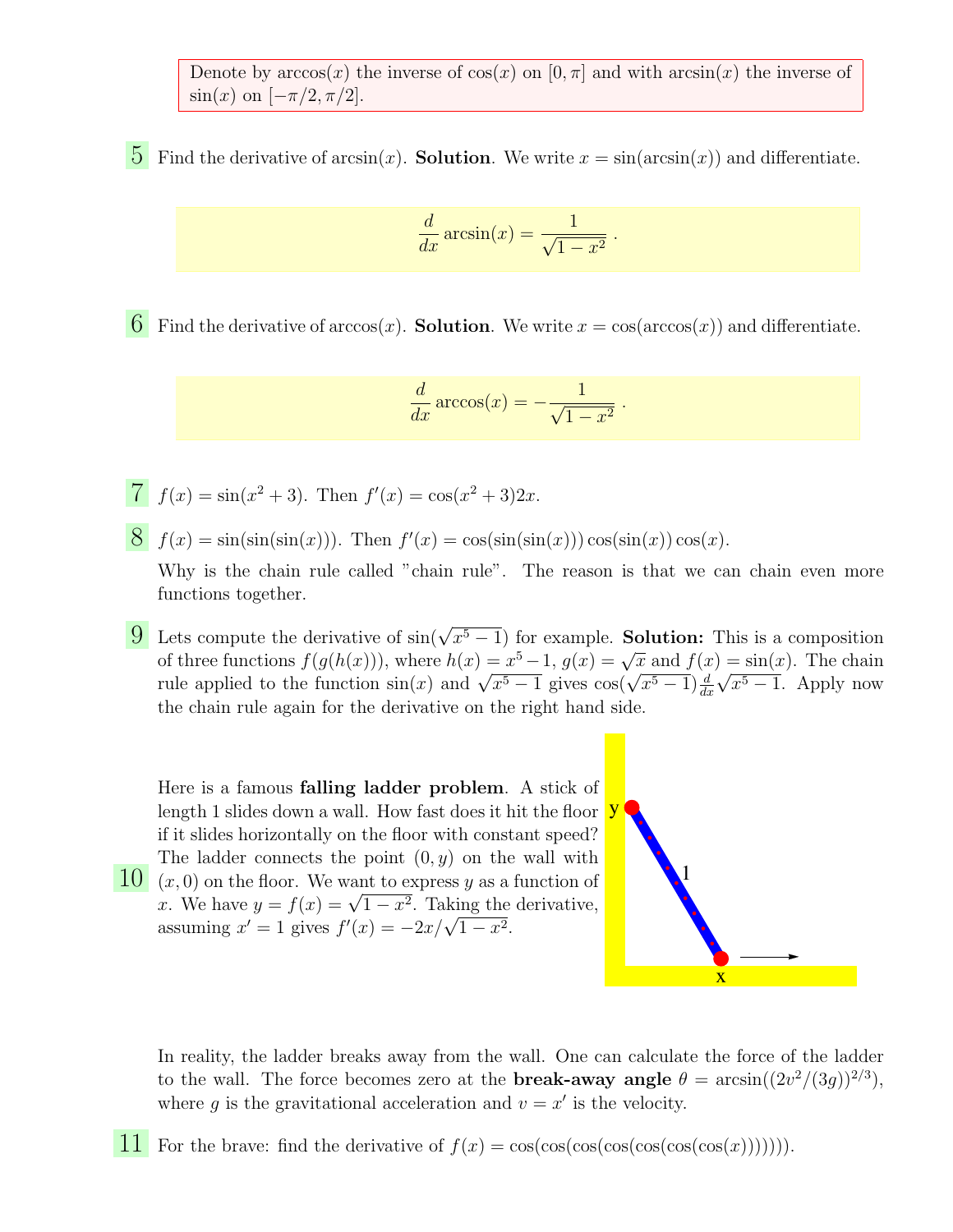## Practice

12 Take the derivative of  $f_3(x) = e^{e^{x^x}}$ . **Solution** We can also write this as  $exp(exp(exp(x))$ . The derivative is

 $exp(exp(exp(x))) exp(exp(x)) exp(x)$ .

13 Lets push that to the extreme and differentiate

 $f(x) = \exp(\exp(\exp(\exp(\exp(\exp(\exp(\exp(\exp(\exp(\exp(x))))))))))))$ 

two times. Here is a picture of the formula obtained when running this in Mathematica:  $f[x]$ 



- 14 Find the derivative of  $1/\sin(x)$  using the quotient rule. Solution  $-\cos(x) \cdot 1/\sin^2(x)$ .
- $\overline{15}$  Find the derivative of  $f(x) = 1/\sin(x)$  using the chain rule. **Solution.** The outer function is  $f(x) = 1/x$ . Therefore  $f'(x) = -\cos(x)/\sin^2(x)$ .